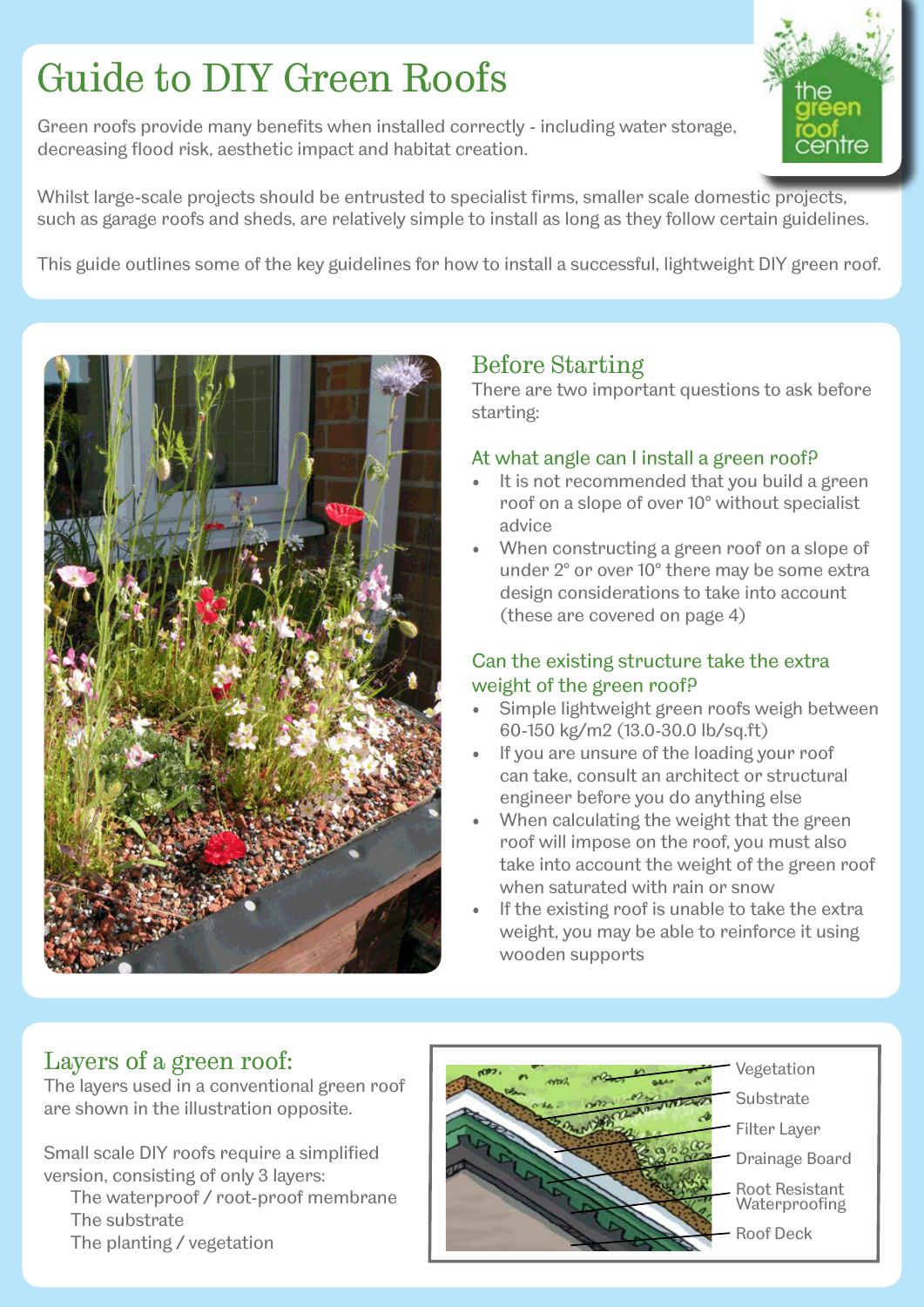## Waterproof Layer/Root-proof Membrane

- Typical sheds will already have an asphalt or bitumen felt layer of waterproofing. Green roofs require an additional layer of waterproof material which is also root resistant. Ideally this will be in the form of a single sheet to cover the whole area.
- Heavy-duty pond liner from a local garden centre is ideal e.g. 1mm EDPM. This can be fixed with a strong mastic sealant.

TIP: Mark outlets/penetrations before installing so they can be easily located and cut out at a later stage.

## Drainage

- Excess water should always be able to escape from the roof. Drainage outlets should be cut into the containment frame to allow water to flow into the roof's guttering.
- Drainage is very important; the roof must not be overloaded so it is vital that outlets are kept clear. Use a layer of pebbles to avoid blockages; pebbles can also be used at the roof edge to prevent vegetation establishing.

## Substrate

- The depth of the substrate dictates the vegetation that will grow there. Most DIY roofs have a depth of 70 – 200mm.
- The substrate used needs to be light-weight and be low in nutrients. Avoid using just common garden soils such as topsoil and peat as they are very heavy when wet, have a high organic content and will encourage undesirable vegetation to establish.
- If you decide to mix your own substrate a good ratio to use is 70-80% inorganic material (crushed brick, expanded clay) to 20-30% organic material. A common mixture is 70% crushed recycled brick to 30% composted green waste.

## Maintenance

The maintenance requirement of a DIY roof is usually minimal. The following checks need to be made 1-2 times a year to ensure the green roof's longevity:

- In dry seasons ensure plants are watered especially in the first year of planting to ensure good coverage
- After the first year water only during severe drought conditions of 6 or more weeks
- Ensure drainage outlets remain clear and free from vegetation
- Ensure gravel margins are free from unwanted vegetation
- If bare areas occur on the roof these should be re-planted with seeds, plug plants or cuttings



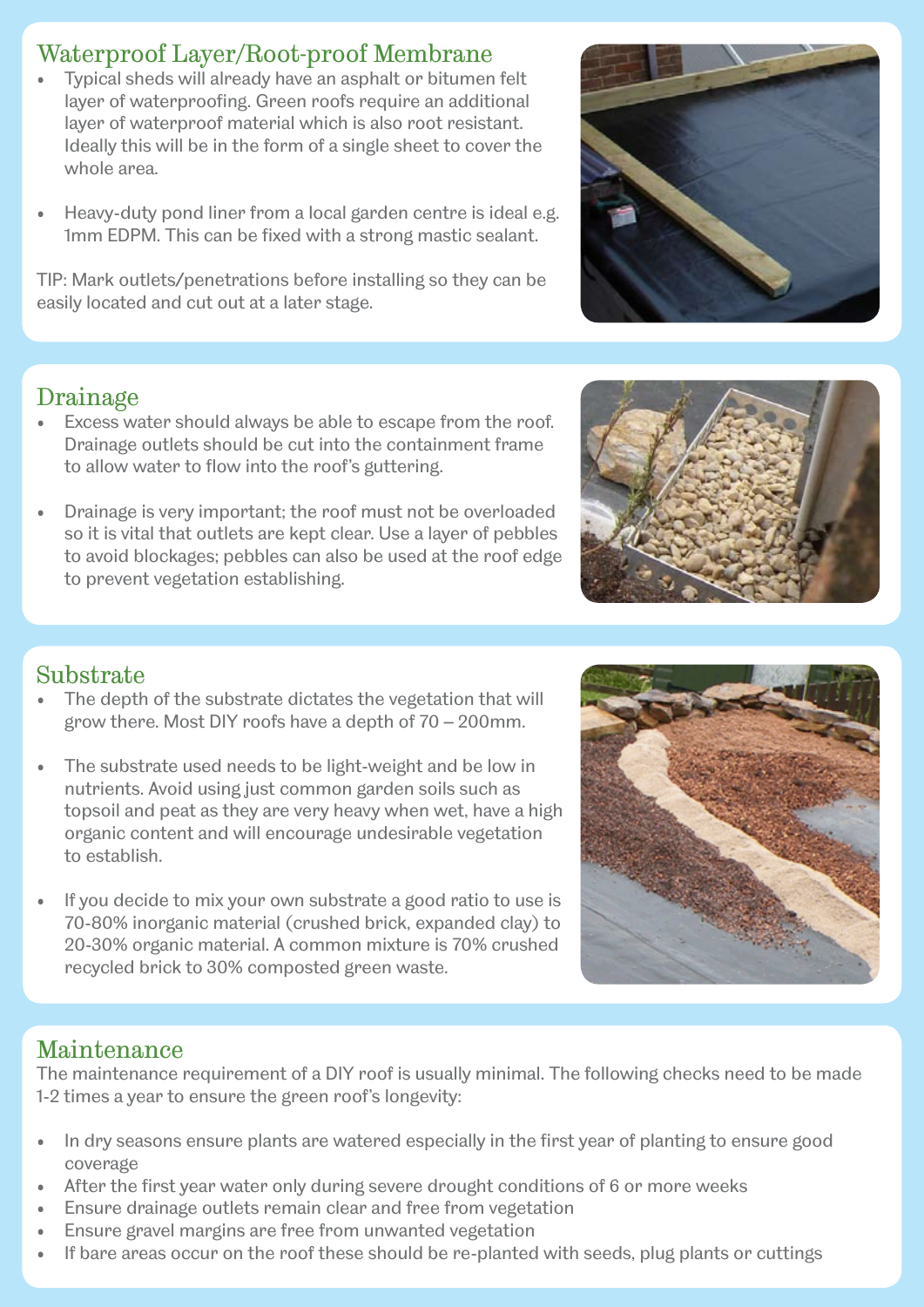# Planting

The most exciting part of the green roof is the planting! You can tailor your planting to attract specific species of plants and wildlife or reflect the local seed bank. Many seed suppliers now offer green roof seed mixes specially formulated using plants that can cope with the extreme weather conditions associated with an elevated location.

#### Vegetation can be applied several ways:

- 1. Pre-vegetated mats or blankets These are ordered to site in rolled up mats and are installed in a similar way to turf. They usually consist of sedums or wildflowers.
- 2. Direct planting of plant cuttings, plug plants (more established plants) or seeding.

#### About the plants:

**Sedums** 

• Sedums are alpine plants used to living in harsh elevated conditions. They require little maintenance and maintain coverage all year round. The flowers also attract a wide range of insect species in the summer months.

**Wildflowers** 

• Wildflowers can survive in low nutrient substrates and provide a more diverse planting opportunity. The meadow-flowers best adapted for green roof use are those associated with limestone and chalk environments such as Cows Slip, lady's bedstraw, rockrose, harebell, hawkweeds and thyme.

#### Tips for planting

- Avoid monocultures as the success of establishing a self-maintaining plant community is increased when a mix of species is used
- The steeper the slope of the roof, the more care should be taken to ensure plants located near the top of the roof are most drought-tolerant as they will get less water
- To reduce the need for watering as the plants establish, a green roof should be planted up in the spring or autumn





Tony's Bird Box



Nigel's Shed James's Shed